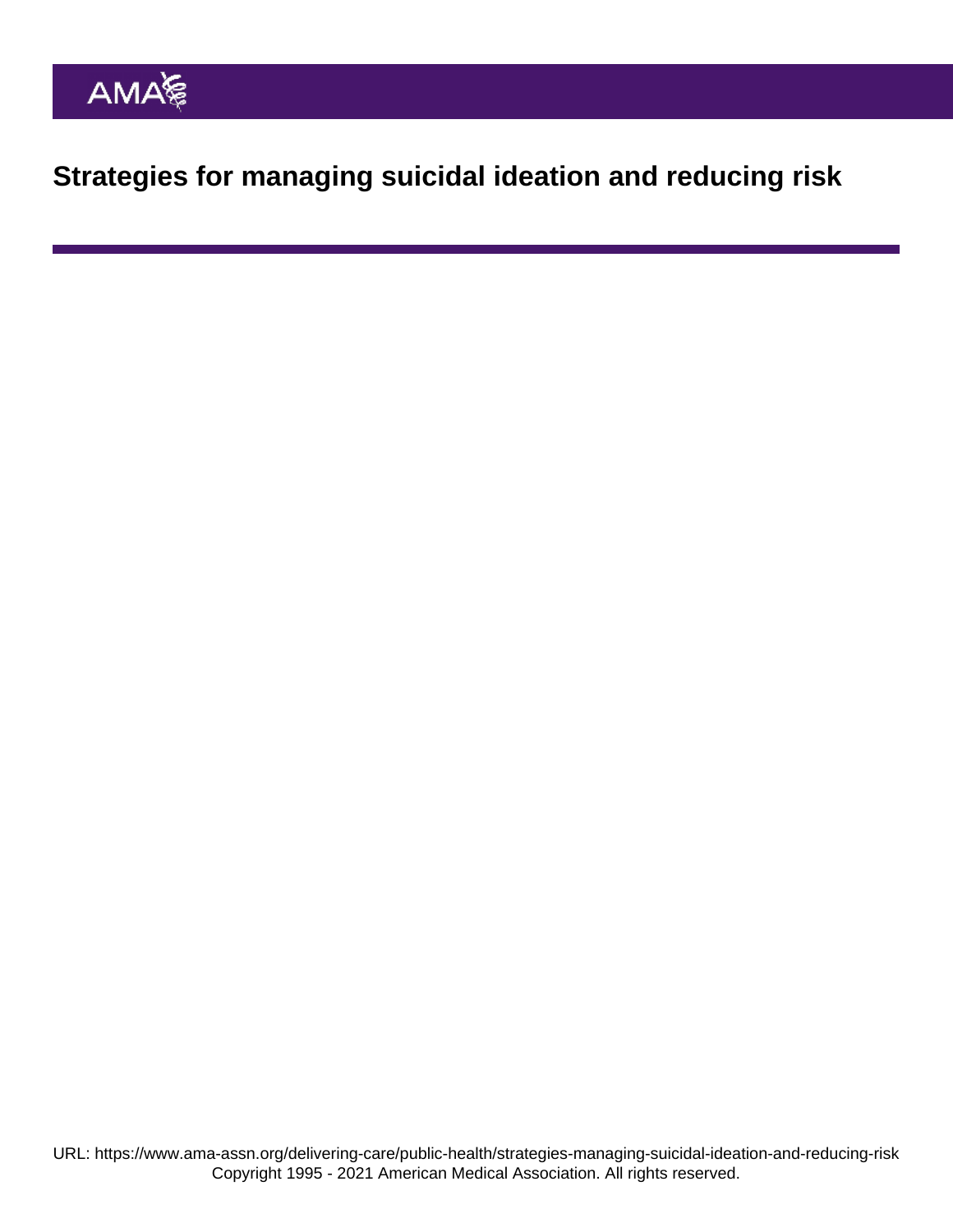URL: <https://www.ama-assn.org/delivering-care/public-health/strategies-managing-suicidal-ideation-and-reducing-risk> Copyright 1995 - 2021 American Medical Association. All rights reserved.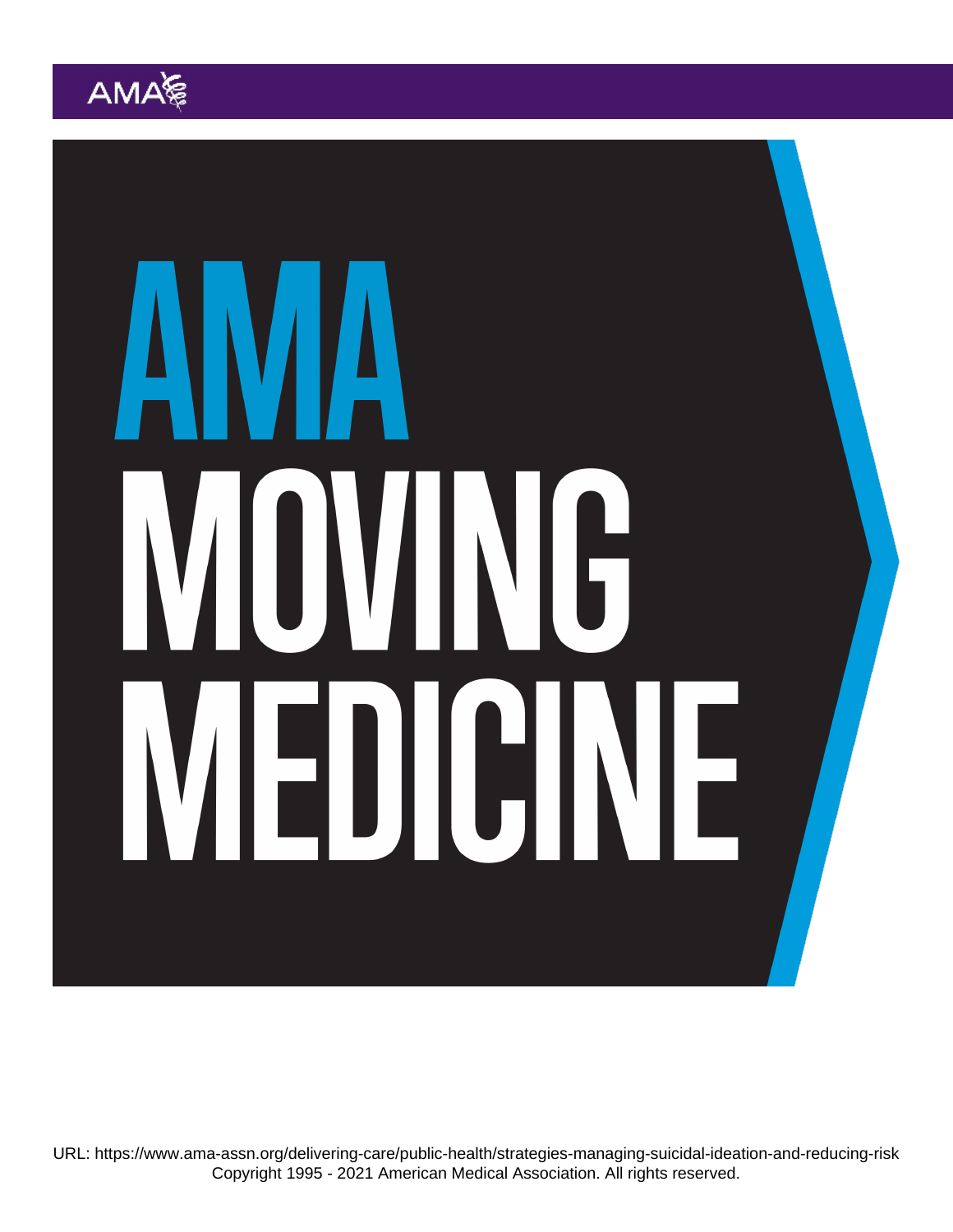AMA Moving Medicine

Strategies for managing suicidal ideation and reducing risk

Nov 12, 2021

- **Listen on Simplecast**
- **Listen on Apple Podcasts**
- **Listen on Spotify**

## Featured topic and speakers

Suicide experts share current data on suicidal ideation, the importance of screening early and often, and the connection between child mental health and mental health as an adult. Hear how a pediatrician implemented suicide screening, prevention efforts, risk assessment into their care setting and more.

[View the full presentation](https://www.ama-assn.org/delivering-care/public-health/practical-strategies-managing-suicidal-ideation-and-reducing-risk) from the Overcoming Obstacles webinar series.

## Speakers

- Christine Yu Moutier, MD, chief medical officer, American Foundation for Suicide Prevention
- Cori Green, MD, MS, FAAP, director, Behavioral Health Education and Integration, Weill Cornell Medicine

## Host

Todd Unger, chief experience officer, American Medical Association

Listen to the episode on the go on [Apple Podcasts,](https://podcasts.apple.com/us/podcast/strategies-for-managing-suicidal-ideation-and/id1428853046?i=1000541591644) [Spotify](https://open.spotify.com/episode/4sXT1SpVlQjnC0wAL7ZLU2?si=iuBCALXGS2SZRStdtvInxg) or [anywhere podcasts](https://ama-moving-medicine.simplecast.com/episodes/strategies-for-managing-suicidal-ideation-and-reducing-risk) are available.

## **Transcript**

Dr. Moutier: While the pandemic brought challenges, it also brought a bursting, open up of the seams in terms of the dialogue around what people are actually experiencing on the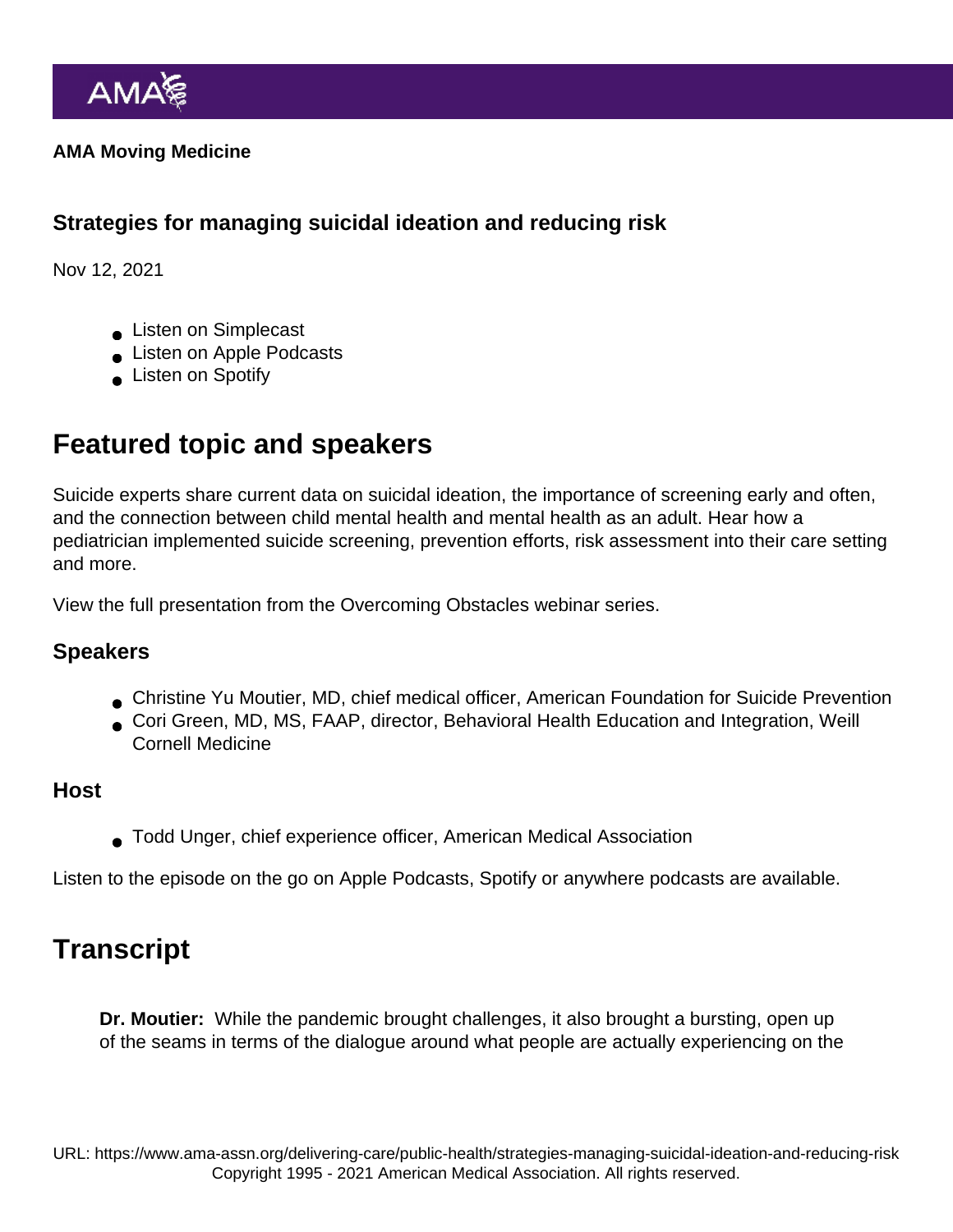inside as it relates to our mental health.

Unger: That's Dr. Christine Yu Moutier, American Foundation for Suicide Prevention's Chief Medical Officer.

Dr. Moutier: For young people, we know that suicide is the second leading cause of death. Overall in our nation, it is the 10th leading cause of death.

Unger: Dr. Moutier shares her insights on pediatric and adult suicidal ideation, the importance of screening early and often, and the connection between child mental health and mental health as an adult. She is joined by Dr. Cori Green, the director of Behavioral Health Education and Integration at Weill Cornell Medicine.

Dr. Green: Only half of the pediatricians surveyed felt prepared on suicide prevention. As part of our grant and part of training residents, we did a baseline survey and this is really promising.

Unger: Dr. Green shares her case study on how they've implemented risk reduction efforts in her own practice. All on this episode of Moving Medicine.

Dr. Moutier: This is a very timely moment for obvious reasons, still dealing with the pandemic and the way that those disruptions have led to changes in so many of our populations and our lives. It is a time where in the national dialogue around mental health and suicide prevention, even before the pandemic but especially during the pandemic, there have been changes in terms of opening up, realizing that mental health is a part of health, that we can shed stigma.

But it's also a time when we need to take steps within the health system arena to really address suicide as the public health crisis that it is. I have a visual here, just outlining the various layers of a public health approach to suicide prevention which, of course, clinicians are a part of but are not the whole picture. This does involve the need to universally educate individuals, families, in the schools, faith organizations, workplaces.

But at the end of the day where everyone always is referred, if they are deemed to be having suicidal thoughts or be carrying any increase in suicide risk is to their health practitioner and oftentimes that starts with primary care or the emergency department. Many people don't actually end up making it to a mental health professional, although, of course, we want more too. But there is absolutely a role for every one of us and particularly in the health system to play when it comes to reducing suicide risk.

What has been happening even pre-pandemic, is that starting in about the year 2000, the national rate of suicide has been rising steadily year over year for about 20 years. And then a little glimmer of hope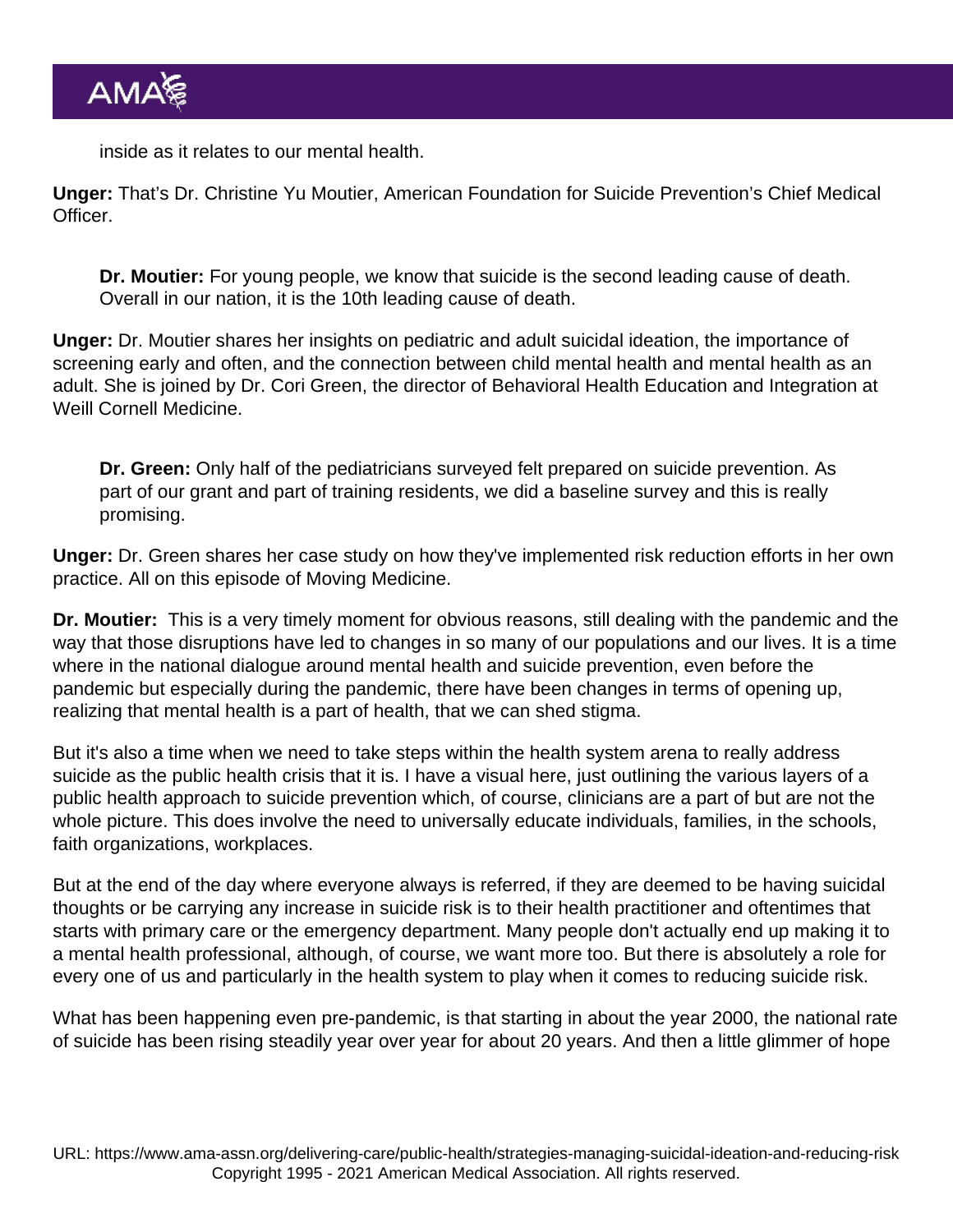here, in 2019, we saw the first downturn in that national rate of suicide. And while the numbers are still preliminary for the year 2020, we do know that there was a reduction in overall deaths to suicide. However, while there was an increase in overdose deaths.

It's obviously not, not all good news from a mortality and morbidity standpoint in the behavioral health arena but we are hoping that this will be the start of a trend, especially in light of the fact that while the pandemic brought challenges, it also brought a bursting, open up of the seams in terms of the dialogue around what people are actually experiencing on the inside as it relates to our mental health.

For young people, we know that suicide is the second leading cause of death. Overall in our nation, it is the 10th leading cause of death. Now, the science around, not only neuroscience and mental health, but around suicide risk and prevention has been changing a lot. Stigma's going down and people are speaking out more.

And that advocacy on the part of people with their own lived experience having survived an attempt and certainly for people who have lost loved ones to suicide, that combination of grassroots, advocacy and science has led us to understand that some of the old lexicon around suicide has needed to change. We want to make sure that you as health professionals know that the phrase "commit suicide," is no longer recommended. I know it's a bit of a challenge to root it out from our lexicon but it is possible to do that.

We recommend using plain language. The preferred phrase is "died by suicide," and that's really to take out that unintended perpetuation of the myth that suicide is somehow a morally reprehensible act. We know from the science that it is the culmination of intense suffering and the combination of risk factors in the brain, in one's mental health and in one's surrounding environment that leads to that outcome.

And people who succumb are really to be viewed more as victims of that culmination of psychosocial and health risk factors just like other leading causes of death are. Now, one other thing that we know that is very important is that because so much has been changing in the science and in the advocacy arena, that suicide wasn't always viewed as an actual focus for clinical training and as a clinical target. And that has really been changing very appropriately of recent.

We know that there are opportunities within all aspects of the health system to recognize an individual patient's risk and to take key steps to reduce that risk. And that's what we're really going to be focusing today. When Dr. Green gives her portion of the talk, you'll be hearing an example of how in a pediatric setting what those steps of screening, assessment and care can look like. But I do want to say that, that can be done for across the entire age span of our patient population.

Now, we're talking a little bit about this moment and with the pandemic but remember that when it comes to suicide risk, it is not a one cause effect phenomenon. The experiences people are having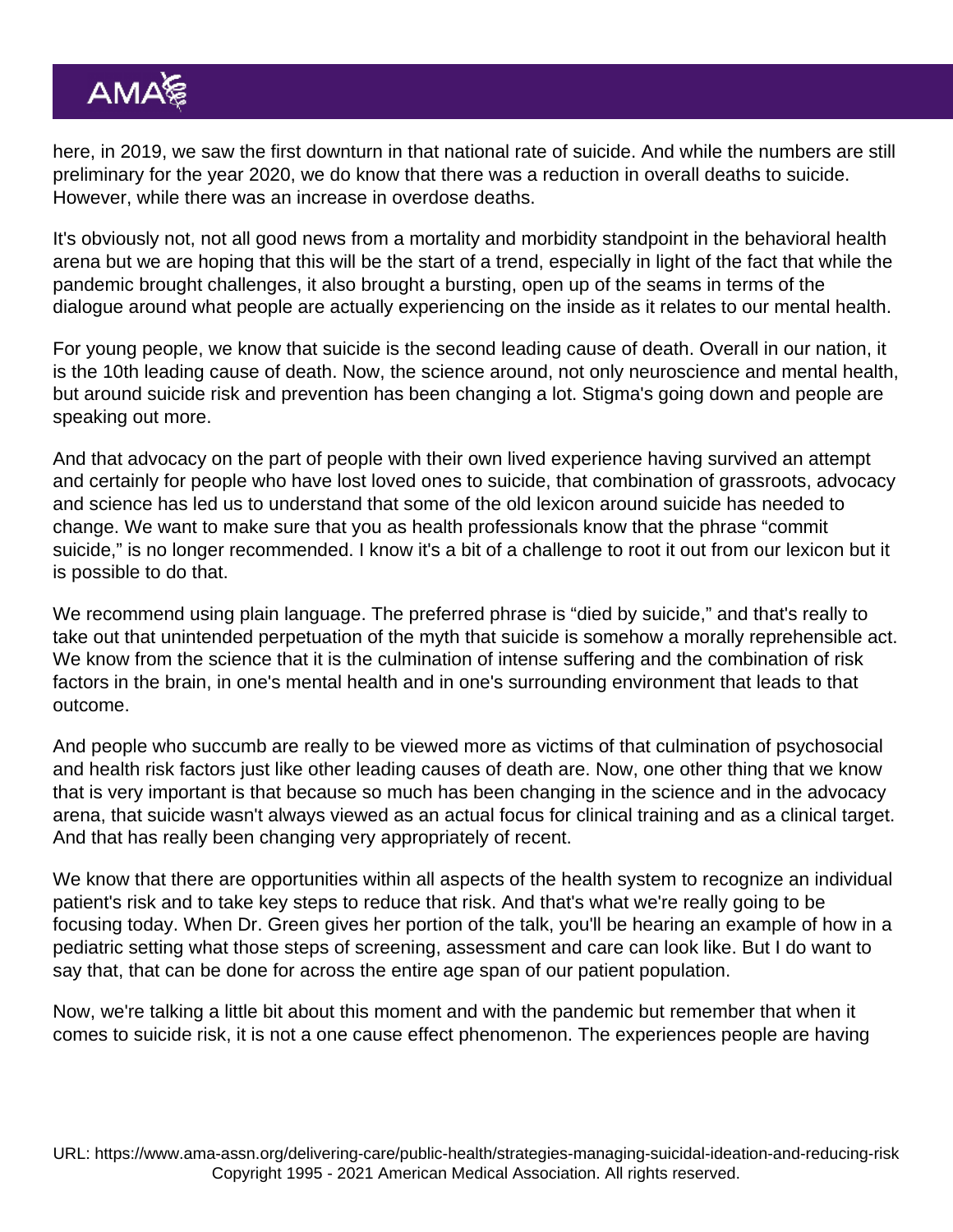during the pandemic are relevant and critically important but we know that suicide risk oftentimes has its roots related to genetics, early childhood events, trauma and other things.

It's not to say that the current environment isn't important but it's to understand the complexity here so that we know that there are multiple points of entry for prevention to occur. Some of the top findings and this will do ... I won't be able to do justice to the top scientific findings but just to understand, as I was mentioning, that while genetics play a role, they don't determine destiny.

While epigenetics are real in terms of trauma and the expression of genes into proteins, so is psychotherapy and some of the steps that Dr. Green is going to go over. That can actually change a person's risk into building up the resilience and protection. And while suicide contagion is a real phenomenon, I think what has happened oftentimes is that has gotten conflated with the opportunity to ask if somebody is having suicidal thoughts, which is not at all the same issue as contagion. It is important to ask very directly if you are worried about someone.

The last thing I'll highlight is that sense of connection and interpersonal support and connectedness, as well as mental health treatment are some of the most protective effects, as well as these steps that we're going to be hearing about in the primary care setting. Fortunately, science is providing interventions that not only identify risk but are being shown through randomized controlled trials to reduce subsequent suicide attempts and reduce suicide risk. This is something that we really didn't have.

Even not that long ago, like 10 to 15 years ago, many of the findings that we're going to go over today are just now culminating with enough science to really put them forward in a consensus sort of expert way as the recommended steps. Some of those steps that Dr. Green will be going over in more detail and I'm going to cover the health system standpoint. I think she will cover a bit more of the individual practitioner and maybe both levels. If you are a health system leader, know that ... and by the way, The Joint Commission supports all of these efforts in terms of their national patient safety goal on suicide risk. That providing education to all of your staff, even your nonclinical staff related to suicide prevention, providing training on lethal means counseling, routinely asking for consent on the part of patients to involve family members or other key people in their life in some aspects of their care is something really, really helpful for suicide prevention.

Because we don't necessarily need to be doing that at the moment of acute risk but to be doing that ongoing during the process of care and certainly starting it from the beginning. Incorporating in some routine screening, some routine ways to briefly assess for suicide risk. Again, from a system standpoint, one of the most powerful things that you can do besides developing a whole collaborative care and integrated care model would be something like putting caring communications into place for particular vulnerable patients.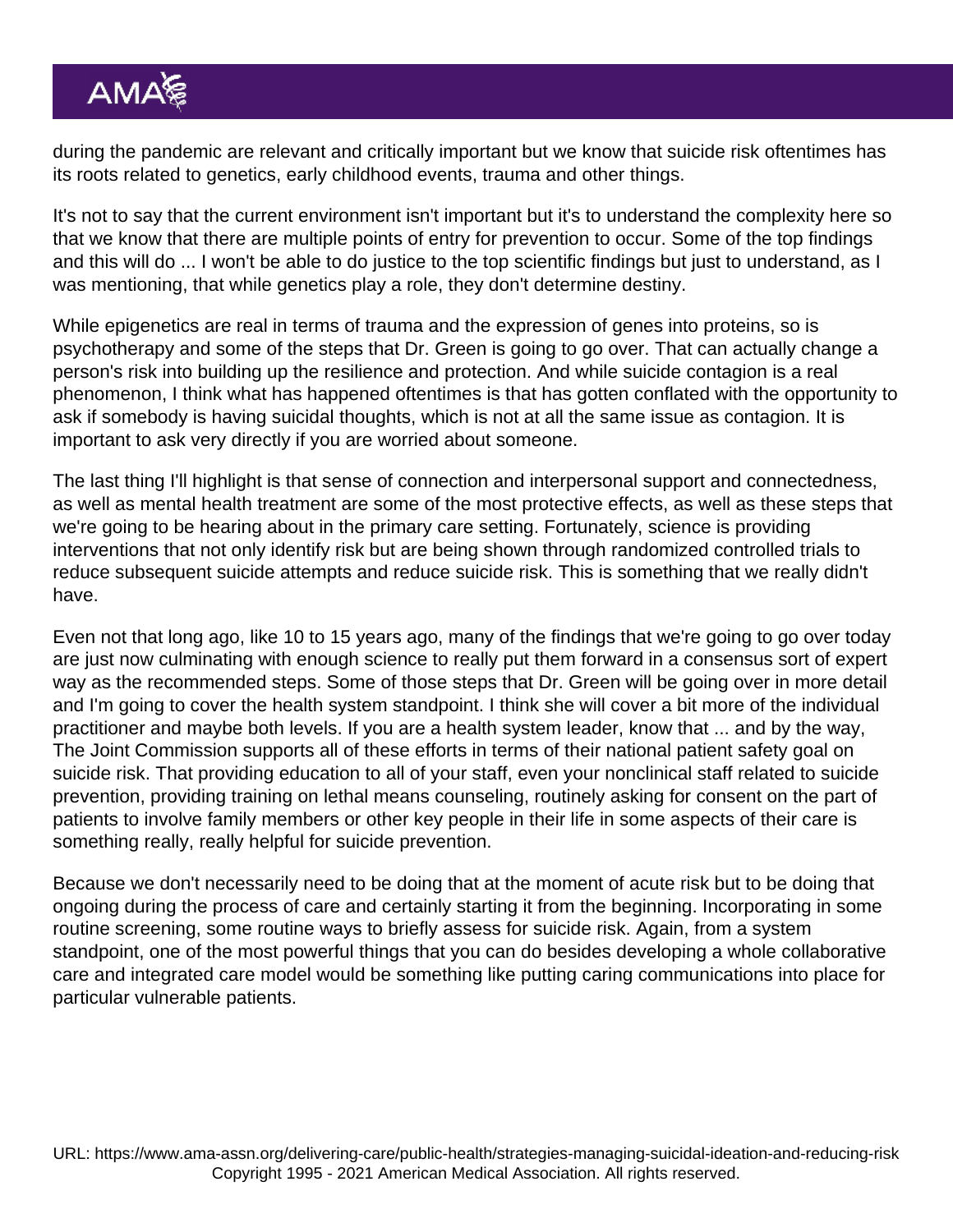When the risk is detected, that they get a series of phone calls, emails, text messages ongoing over a period of months. And that science is very strong, showing reduction in subsequent suicide attempts for that group of patients who just simply got those caring communications over time. And of course, incorporating the electronic health record into all of this so that these steps can be made clear for practitioners.

Everyone is trained on what to do, rather than having the individual practitioner feeling that the burden is entirely on them and not supported by the system and ways to get the patient the help that they need and have time for the clinician to take care of the patient. But asking and listening is very recommended. As I've mentioned, health systems, clinicians and loved ones all have a role to play.

Limiting access to lethal means, we didn't really talk much about that but counseling patients and their family members when appropriate on lethal means in the environment is a key suicide risk reducing step. I do want to thank you. I know that you all are on the frontlines and it has not been an easy time. This is for us as health professionals. If we find ourselves or our colleagues struggling, know that there is help available in many different avenues that are safe and confidential for you. I'll turn it over to Dr. Green.

Dr. Green: Thank you so much. It's an honor to be presenting with a true expert who gave us a lot of great material. And that's my disclosure. I am not an expert in suicide. I am not a lead researcher and I don't have it all figured out but I am a pediatrician who spent the past decade really thinking about how we can integrate mental health into pediatric care. And along that road, I have realized that suicide, now being the second leading cause of death starting at age 10, is something that we really need to pay attention to.

This is kind of a continuum of care of mental health that you can integrate into practice. We've created policy statements. I've worked with the American Academy of Pediatrics who mental health integration is a top priority as is suicide prevention. But when it comes to suicide, people panic. Let me just step back again. I said I'm not an expert but about two years ago, I did write a small grant with my psychiatry counterpart to become part of a Zero Suicide learning collaborative.

Now that gave me knowledge, skills and a little bit of resources to really start implementing suicide screening, suicide prevention and actually training pediatric residents to do a better job of identification and responding to suicide risk. When we talk about suicide prevention, is it preventable? We have to look at it through that lens. As a primary care clinician, prevention is our cornerstone. As a pediatrician, prevention, promotion, identify early, I mean, that is what we do, right?

We have vaccines and I can count on two hands how many cases of meningitis I've seen compared to my mentors. We give anticipatory guidance as part of the promotion of anticipatory guidance to wear helmets so that if you fall, you're not going to hurt your head. There's really no reason that suicide risk should be any different. Mental health in general, we should be promoting positive parenting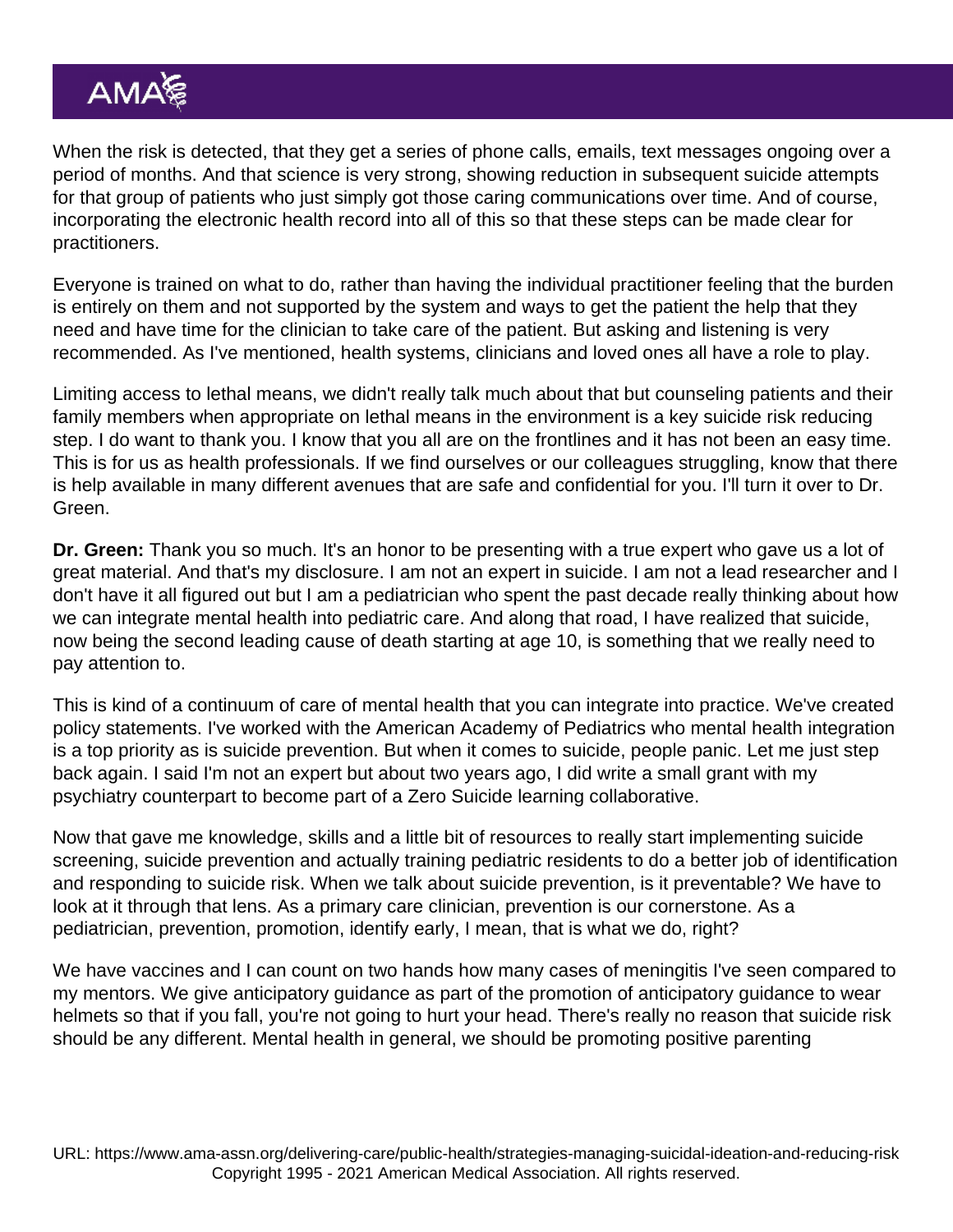strategies, ways to build resilience and social connectedness in children.

A little bit of background on pediatricians' experiences and attitudes. A national survey done by the American Academy of Pediatrics, two practicing pediatricians who saw patients over the age of nine found that eight out of 10 had a patient attempt suicide in their career. Suicide is scary for a lot of us and we want to refer but we're seeing it, right? And only half of the pediatricians surveyed felt prepared on suicide prevention. As part of our grant and part of training residents, we did a baseline survey, and this is really promising.

100% of our sample, which about 50 residents, agreed that it is the pediatrician's responsible to identify suicide risk. And almost 100%, 96 think it's the pediatrician's responsibility to perform a safety plan when risk identified. This is great. The younger generation has it. A lot of us panic when we see suicide. But we have to learn what the tools are and learn the science and learn how to get help so that we don't panic because we really have to look at this through a prevention lens.

This is from the AAP's toolkit on suicide prevention, really looking at a fact sheet for primary care clinicians and what we should be doing—screening, managing a positive screen, counseling about lethal means restriction, ongoing care and up, and we'll dive into each of those a little bit now. Identification and screening. I will get a little bit into which screening tool we chose after this but these are the ways to identify. Pediatric clinicians love our HEADSS assessment, right?

And it's grown with four S's, social media, but the S's are sexual activity, safety, suicide, social media. There is the validated history. But we do know that a lot of patients disclose more when they're writing it down, when it's by themselves. Screening tools are great and help and they also help with how you word questions. Sometimes when we're busy and there are patients waiting, you get really mixed up and maybe you're not really asking about killing but hurt and you get confused. We really endorse using screening tools.

This is what we use, the PHQ-9 modified for teens, which is the PHQ-9 plus a couple of questions about suicide. Although the PHQ-9 modified for teens has not been validated in research, it has been shown to increase identification over just the normal PHQ-9. There is a question number nine that is on all of the PHQs, thoughts that you would be better off dead or hurting yourself in some way. And then there are two additional questions at the bottom. Has there been a time in the past month when you've had thoughts? Have you ever in your life attempted?

Now, these are questions that can then help you identify the risk and then want to do a further assessment. And right now, this is what we use. We are currently in the process of making this an electronic screen. Sending it out electronically before the visit is tricky, because if there is a safety concern, who's going to see it and when? But we are creating safety in baskets so that our social work team gets notified.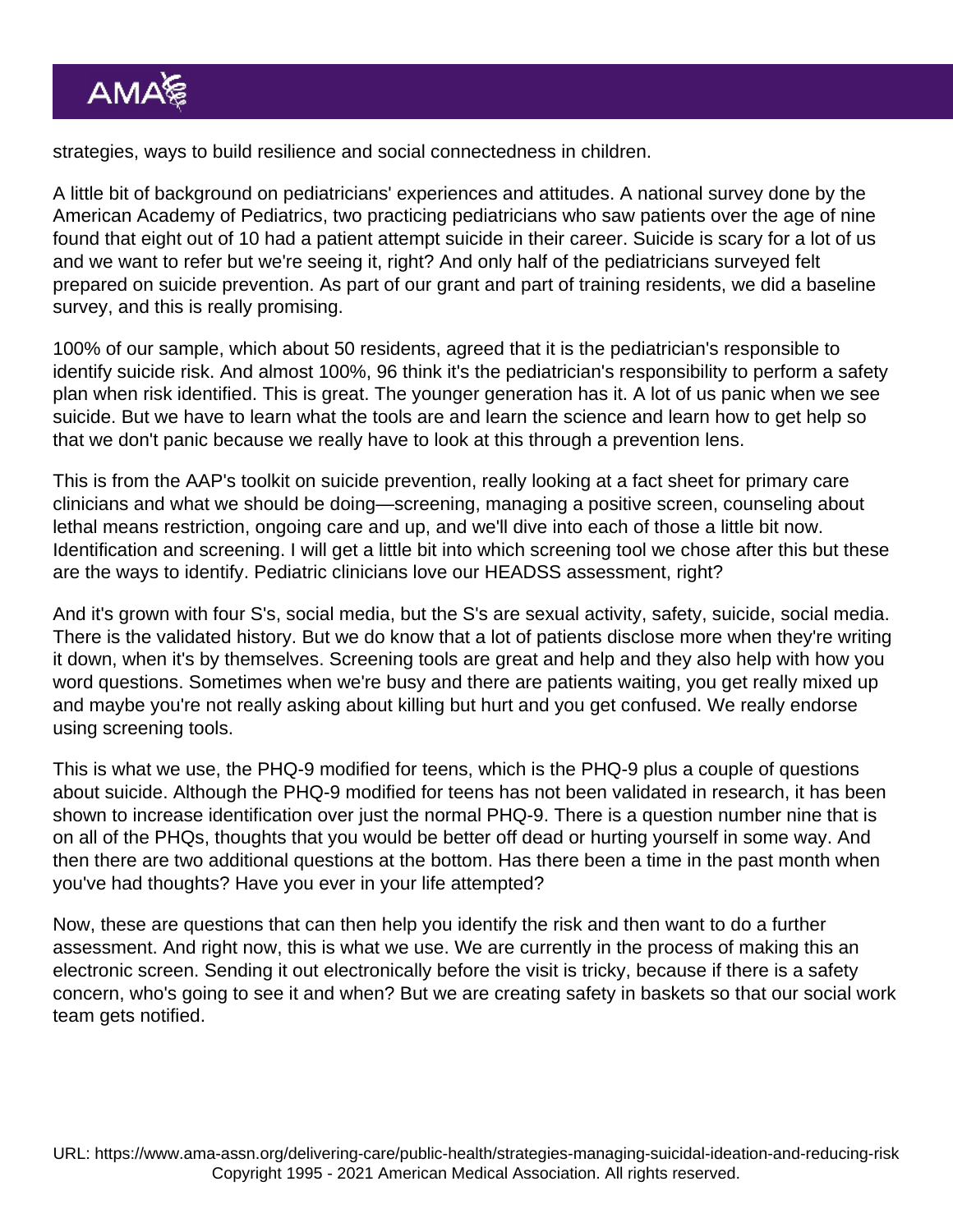What we do, which there really isn't evidence to support this, is if any of those three questions were positive in the PHQ modified for teen, we then use the Columbia-Suicide Severity Rating Scale. Now, some would say, "You're going to miss people just with the PHQ modified for teens and you should be doing this," or I will show you an additional screen in a second. Those as well because it will catch more. I'm at the stage where I need to get our rate from 60% screening to 99% screening, so I can't ask people to do us a secondary screen.

The PHQ-9A really helps with identification. The C-SSRS really is what is triggered in our electronic health record if the PHQ modified teen is positive. And here are the questions. It doesn't look like this in the EHR, although I wish it did because the color coding really helps you with your risk assessment, which we'll get to. And here is the ASQ, Ask Suicide-Screening Questions. This is another tool that was created and studied and has been validated outpatient pediatric practice, primary care practice, in many different places.

It comes with a whole toolkit. What do you do if a screen is positive? Well, first, our inclination is to panic but it's to back up and kind of ignore that there are patients waiting and go back to our superpowers. Common factors are communication skills that are universal to all types of psychotherapy, regardless of the disorder. It is the interpersonal skills that primary care clinicians have so naturally. But when you're busy or you're worried because of a patient's safety, we sometimes forget them.

The American Academy of Pediatrics really endorses using common factors as an intervention, and we have the health mnemonic that that helps us with what those common factors are, hope for improvement, empathy for E, language, loyalty, permission. This is a big one that I wasn't doing until I started working around common factors. When you see something positive, instead of just going straight into more personal questions, step back. Is it okay if I ask you more about this? I started doing that and it really helps build the rapport.

Partnership plan. What are you doing after you engage the patient, after you use those superpower interpersonal skills? You want to assess the level of risk and intervene accordingly. How safe is this child? And kids are a little bit different here. Bullying is a risk factor that we don't always think about. Abuse. Impulsivity. Our kiddos with ADHD who may be very impulsive, we don't always think about suicide but that's a risk factor. My LGBTQ youth are the ones who are presenting more and more right now with suicidality. On the left, those are your risk factors. That might be a little bit more unique to children. And on the right are the protector factors that I think are a little bit more unique to children.

School and activities, not work, right? Future oriented. I've had patients tell me they don't want to live but yet they really want to be a mom or a pediatrician when they grow up, which makes my heart rate drop a little because that's a good protective factor. There are also tools. Part of the ASQ toolkit has this brief suicide safety assessment to help you go through what are the protective and risk factors and how safe is this child. Number one is praise the patient. It goes along with that H of hope.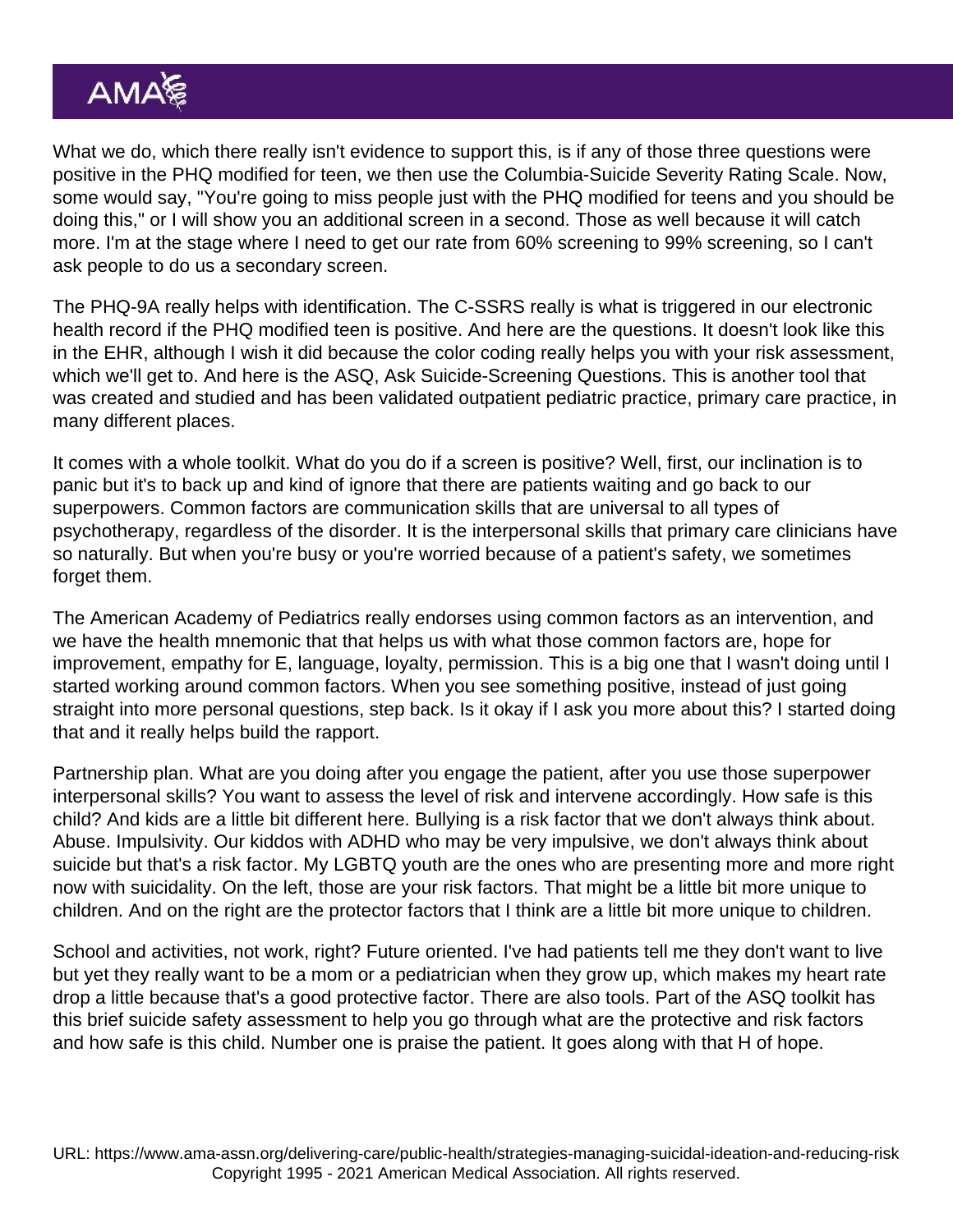It's identify strengths. Thank you so much for disclosing this to me. That was very brave. Number two is to assess the patient. And what does that mean? This tool and the follow-up C-SSRS tool for assessment, ask questions about frequency. How many times a day do you think of suicidality? How many times a week? If you have a plan? One thing I've learned is you really have to separate out that plan from a method, right? You might have a plan to jump off a building. But if you don't have access to one, you don't really have a method.

Little things you have to think through. Mental health symptoms. The reason this tool is really wonderful is because it helps you with the language. It helps you go through every little detail and language. For instance, it asks about plan. Do you have a plan to kill yourself? If yes, what is it? If no, if you were going to kill yourself, how would you do it? A lot of us might not think of that follow-up question but it's important to ask. These are really direct words that we know we should use.

But when you're flustered and patients are waiting and time is an issue, it's nice to have toolkits to kind of go and help guide what you're saying. What do you do after you asked the patient all of these questions? You have to bring in the parent. Now, we all know that confidentiality does not apply when safety is an issue. I have disclosed to parents very often about their child's safety and what they've been thinking, and then the goal is to ask them if they've noticed the same. Sometimes parents know when kids don't think they do.

And again, this is more for youth. This is a brief suicide safety assessment tool for youth, so it really stresses the parent and guardian. And then you want to make a safety plan, which I'll go more into in a second, and determine disposition. That is, ER, home, follow-up with you. No matter what, you want to provide resources. Every patient of mine who endorses some sort of suicidality has to in that moment put in their cell phone the 1-800 suicide prevention hotline number.

Counseling about lethal means restriction has to be part of what you're doing as you're going through that safety assessment, as you're doing a safety plan. This alone saves lives. If you have time to do nothing, you do this. There is science that you do this. It can be very morbid asking these questions but you have to. Are there weapons? What kind of sharp objects are there, like razors, pens for youth who self-harm as well? You have to really get detail about sharp objects that you have to put away. Asking about rope, suffocation, medications.

This is a resource that can help guide your conversation. And then there is also science to show that doing a safety plan can help save lives as well. It is not a safety contract. We know those don't work but this is what we use. After we determine the risk assessment, if you're not red, we do a safety plan, which looks like this.

It asks about warning signs, coping strategies, listening to music, talking to a friend, writing down the phone numbers of people you can call to distract you, writing down the phone number of an adult you can ask for help, putting in those professional hotlines. And then step six, making the environment